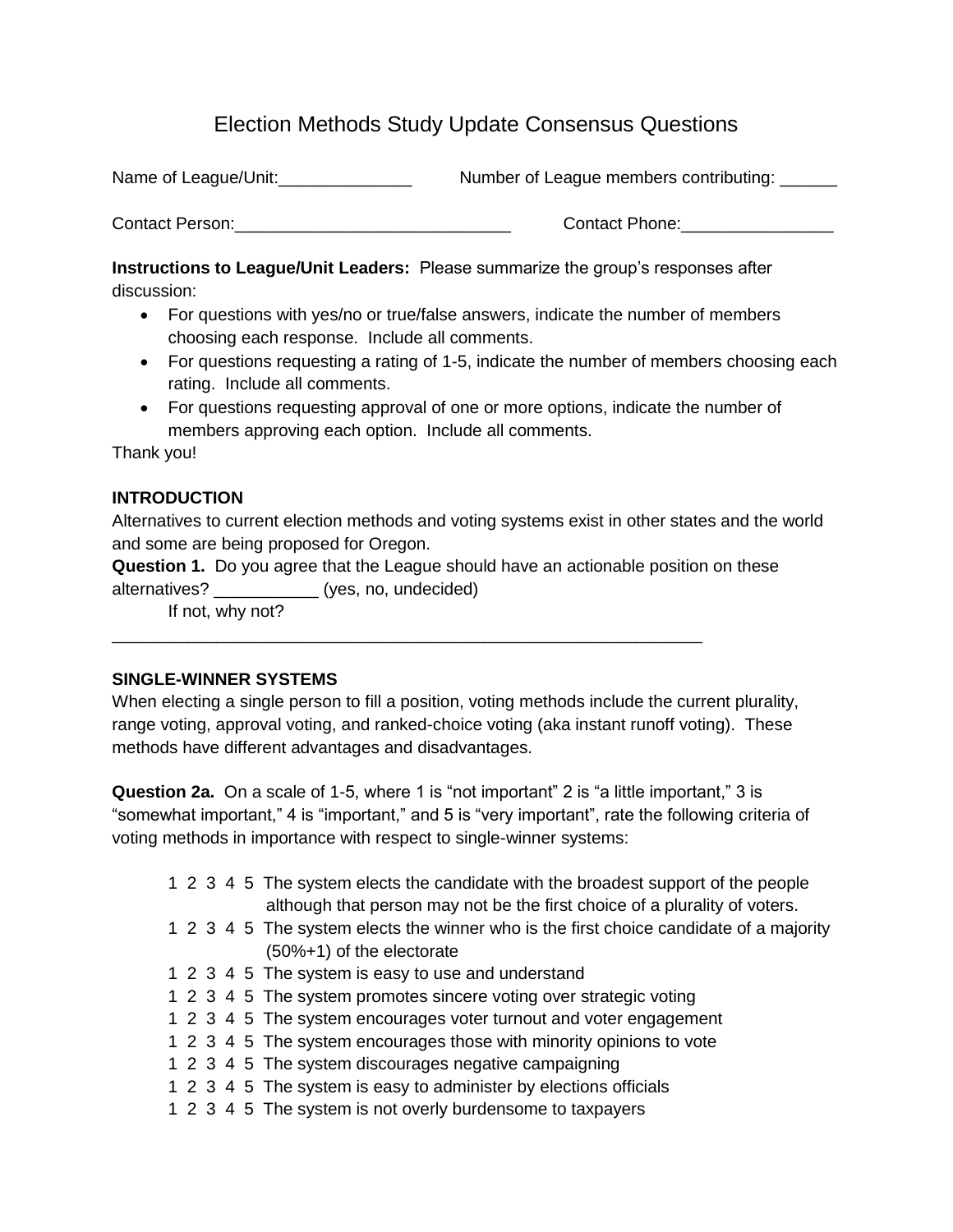1 2 3 4 5 The system is resistant to Gerrymandering 1 2 3 4 5 The system provides for the greatest level of voter representation

Comments:

**Question 2b.** Do you agree that alternative voting methods exist that can promote democratic choice better than our current plurality method under some circumstances? \_\_\_\_\_\_\_\_\_\_\_\_ (yes, no, undecided)

Comments: \_\_\_\_\_\_\_\_\_\_\_\_\_\_\_\_\_\_\_\_\_\_\_\_\_\_\_\_\_\_\_\_\_\_\_\_\_\_\_\_\_\_\_\_\_\_\_\_\_\_\_\_\_\_\_\_\_\_\_\_\_\_\_\_\_\_

**Question 2c.** Range voting allows voters to express their opinion about candidates on a scale, e.g., from 0 to 5. When voters vote sincerely, it produces a very representative outcome. It is very susceptible to strategic voting (which proponents often present as a benefit to knowledgeable voters), so it does not encourage sincere voting. It is relatively easy to understand and to administer. Would you approve of range voting in preference to the current plurality system? \_\_\_\_\_\_\_\_\_\_\_ (yes, no, undecided)

Why or why not?

**Question 2d.** Approval voting allows voters to say whether they approve of each candidate for the office. When voters vote sincerely, it produces a fairly representative outcome. It is very susceptible to strategic voting, so it does not encourage sincere voting. It is relatively easy to understand and to administer. Would you approve of approval voting in preference to the current plurality system? \_\_\_\_\_\_\_\_\_\_\_ (yes, no, undecided) Why or why not?

\_\_\_\_\_\_\_\_\_\_\_\_\_\_\_\_\_\_\_\_\_\_\_\_\_\_\_\_\_\_\_\_\_\_\_\_\_\_\_\_\_\_\_\_\_\_\_\_\_\_\_\_\_\_\_\_\_\_\_\_\_\_\_\_\_\_

\_\_\_\_\_\_\_\_\_\_\_\_\_\_\_\_\_\_\_\_\_\_\_\_\_\_\_\_\_\_\_\_\_\_\_\_\_\_\_\_\_\_\_\_\_\_\_\_\_\_\_\_\_\_\_\_\_\_\_\_\_\_\_\_

\_\_\_\_\_\_\_\_\_\_\_\_\_\_\_\_\_\_\_\_\_\_\_\_\_\_\_\_\_\_\_\_\_\_\_\_\_\_\_\_\_\_\_\_\_\_\_\_\_\_\_\_\_\_\_\_\_\_\_\_\_\_\_\_

**Question 2e.** Ranked-choice voting (aka instant runoff voting) allows voters to rank-order the candidates. When voters vote sincerely, it produces a very representative outcome. It is not susceptible to strategic voting, so it encourages sincere voting. It is somewhat more difficult than other systems to understand and to administer. Would you approve of ranked-choice voting in preference to the current plurality system? \_\_\_\_\_\_\_\_\_\_\_\_(yes, no, undecided) Why or why not?

#### **MULTIPLE WINNER SYSTEMS**

When a legislative body has more than one member, the members can be elected individually, one per district, as we currently do for the Oregon House of Representatives, or they can be elected as a bloc, with each candidate competing for a single position, as we do for the U.S. Senate, or they can be elected in proportion to their support in the population they will govern. Proportional representation can be semi-proportional or fully proportional.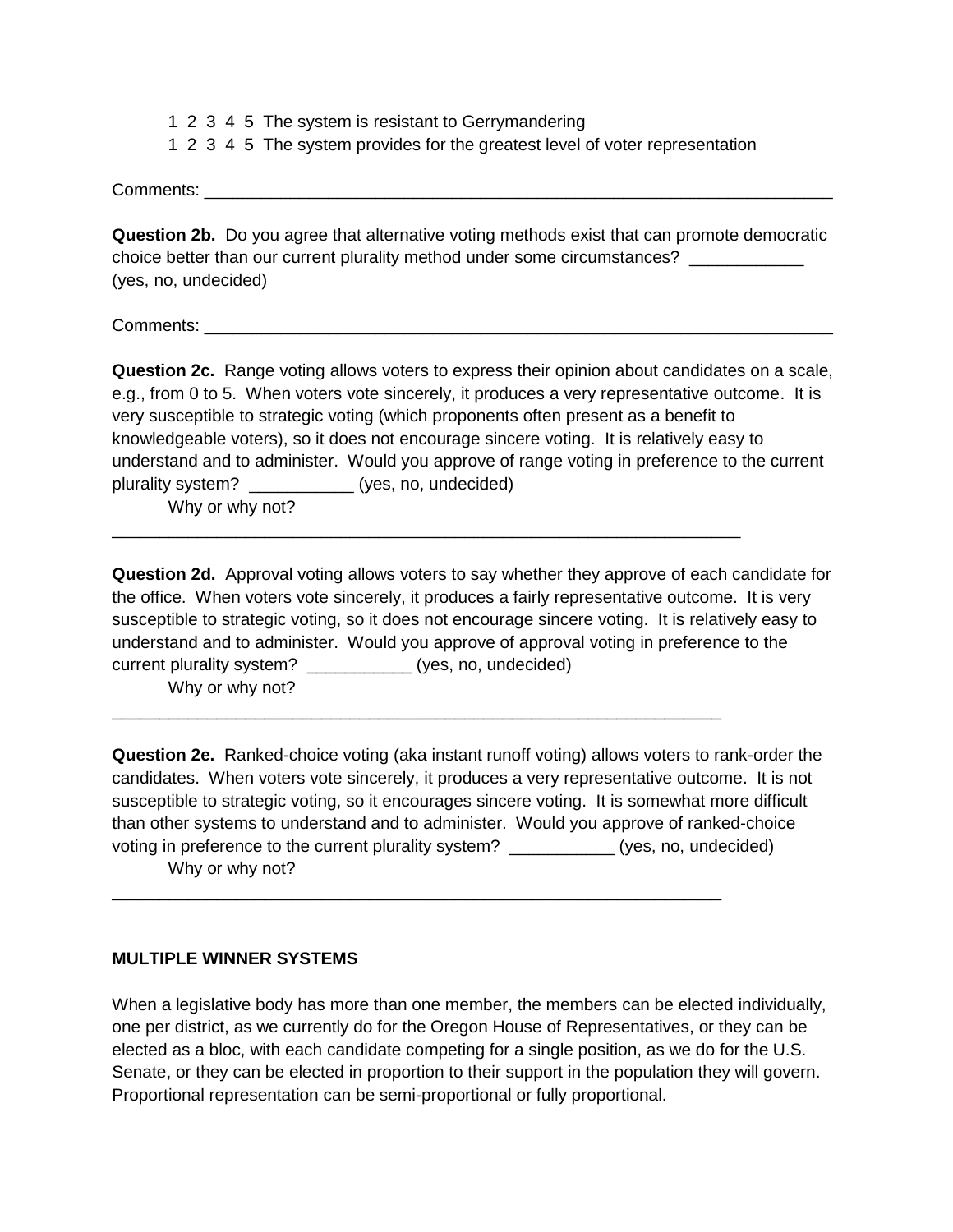**Question 3a.** John Adams famously said that legislative bodies should be "in miniature, an exact portrait of the people at large." Do you agree that legislative bodies should proportionally reflect the people they represent? (yes, no, undecided)

Comments: \_\_\_\_\_\_\_\_\_\_\_\_\_\_\_\_\_\_\_\_\_\_\_\_\_\_\_\_\_\_\_\_\_\_\_\_\_\_\_\_\_\_\_\_\_\_\_\_\_\_\_\_\_\_\_\_\_\_\_\_\_\_\_\_\_\_

**Question 3b.** On a scale of 1-5, where 1 is "not important" 2 is "a little important," 3 is "somewhat important," 4 is "important," and 5 is "very important", rate the following criteria of voting methods in importance with respect to multiple-winner systems:

- 1 2 3 4 5 Allows voters to vote for a specific individual (instead of a party or platform)
- 1 2 3 4 5 The system promotes a stable government that does not have to be reorganized between elections
- 1 2 3 4 5 The system promotes a stable government by protecting the two-party system.
- 1 2 3 4 5 The system promotes stable policy outcomes that do not change abruptly when power changes hands
- 1 2 3 4 5 The system elects a legislature that proportionally reflects the overall electorate
- 1 2 3 4 5 The system is easy to use and understand
- 1 2 3 4 5 The system encourages voter turnout and voter engagement
- 1 2 3 4 5 The system encourages those with minority opinions to vote
- 1 2 3 4 5 The system discourages negative campaigning
- 1 2 3 4 5 The system is easy to administer by elections officials
- 1 2 3 4 5 The system encourages cooperation across party lines
- 1 2 3 4 5 The system enables voters to elect local representatives from their geographic area
- 1 2 3 4 5 The system is not overly burdensome to taxpayers

\_\_\_\_\_\_\_\_\_\_\_\_\_\_\_\_\_\_\_\_\_\_\_\_\_\_\_\_\_\_\_\_\_\_\_\_\_\_\_\_\_\_\_\_\_\_\_\_\_\_\_\_\_\_\_\_\_\_\_\_\_\_\_\_

- 1 2 3 4 5 The system is resistant to Gerrymandering
- 1 2 3 4 5 The system provides for the greatest level of voter representation

Comments:

**Question 3c.** One voting method to achieve proportional representation is closed list, in which parties present a list of candidates, voters vote for the party of their choice, and the number of candidates elected from that party depends on the number of voters who chose it. Would you approve of closed list voting in preference to the current single-winner majority or bloc system?

\_\_\_\_\_\_\_\_\_\_ (yes, no, undecided) Why or why not?

**Question 3d.**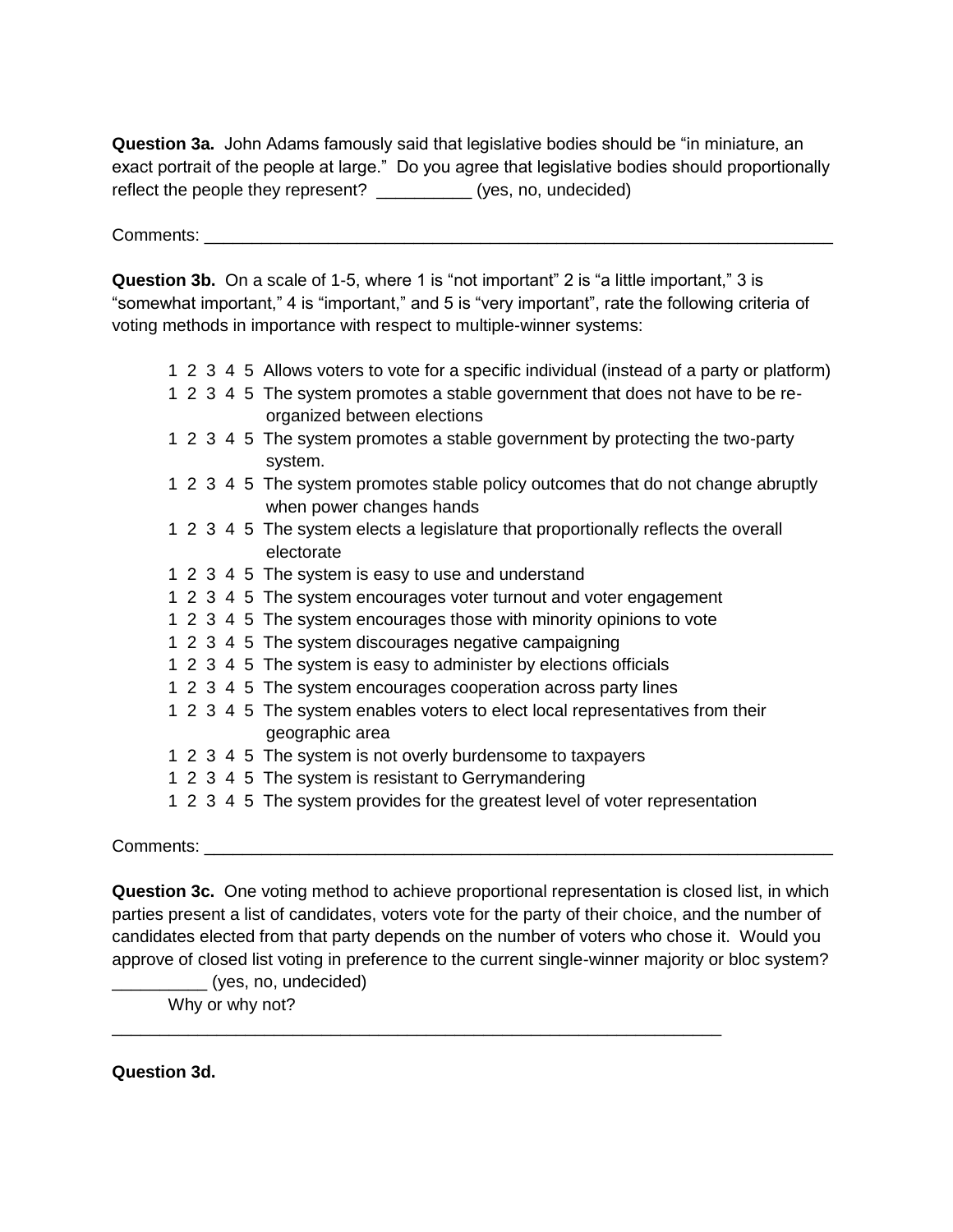One voting method to achieve proportional representation system is open list, in which voters vote for individual candidates listed by party, and the vote counts for the candidate and for the candidate's party. The party wins seats in proportion to the number of votes for candidates in their list, and candidates with the most votes win. Would you approve of open list voting in preference to the current single-winner majority or bloc system? \_\_\_\_\_\_\_\_\_\_ (yes, no, undecided)

\_\_\_\_\_\_\_\_\_\_\_\_\_\_\_\_\_\_\_\_\_\_\_\_\_\_\_\_\_\_\_\_\_\_\_\_\_\_\_\_\_\_\_\_\_\_\_\_\_\_\_\_\_\_\_\_\_\_\_\_\_\_\_\_

\_\_\_\_\_\_\_\_\_\_\_\_\_\_\_\_\_\_\_\_\_\_\_\_\_\_\_\_\_\_\_\_\_\_\_\_\_\_\_\_\_\_\_\_\_\_\_\_\_\_\_\_\_\_\_\_\_\_\_\_\_\_\_\_

\_\_\_\_\_\_\_\_\_\_\_\_\_\_\_\_\_\_\_\_\_\_\_\_\_\_\_\_\_\_\_\_\_\_\_\_\_\_\_\_\_\_\_\_\_\_\_\_\_\_\_\_\_\_\_\_\_\_\_\_\_\_\_\_

\_\_\_\_\_\_\_\_\_\_\_\_\_\_\_\_\_\_\_\_\_\_\_\_\_\_\_\_\_\_\_\_\_\_\_\_\_\_\_\_\_\_\_\_\_\_\_\_\_\_\_\_\_\_\_\_\_\_\_\_\_\_\_\_

Why or why not?

**Question 3e.** One voting method to achieve proportional representation system is mixed member proportional, in which voters vote for individual candidates in their local district and also for a party. The most popular local candidates win district seats, and each party wins party seats in proportion to the number of votes for the party. Would you approve of mixed member proportional voting in preference to the current single-winner majority or bloc system?

\_\_\_\_\_\_\_\_\_\_ (yes, no, undecided) Why or why not?

**Question 3f.** One voting method for a proportional representation system is the single transferrable vote, in which voters rank candidates as in ranked-choice voting, and any candidate who passes a threshold wins a seat, with votes above the threshold for any candidate going to the voters' second choices. (This is the only proportional system that would apply to non-partisan offices.) Would you approve of the single transferrable vote in preference to the current single-winner majority or bloc system? \_\_\_\_\_\_\_\_\_\_ (yes, no, undecided) Why or why not?

**Question 3g.** Semi-proportional systems use limited or cumulative voting methods, in which voters have a number of votes and can give all of them to one candidate or spread them between candidates. If voters coordinate their voting strategy very carefully, minorities can achieve more representation than in single-winner systems. Would you approve of semiproportional systems in preference to the current single-winner majority or bloc system?

\_\_\_\_\_\_\_\_\_\_ (yes, no, undecided) Why or why not?

# **THE PARTY PROCESS IN OREGON**

**Question 4a.** Oregon allows a form of fusion voting where candidates endorsed by multiple parties can list those parties by their names on the ballot. An alternative is full fusion, where a candidate is listed multiple times on the ballot, once for each party nominating her. Full fusion enhances information candidates receive about their supporters and helps small parties